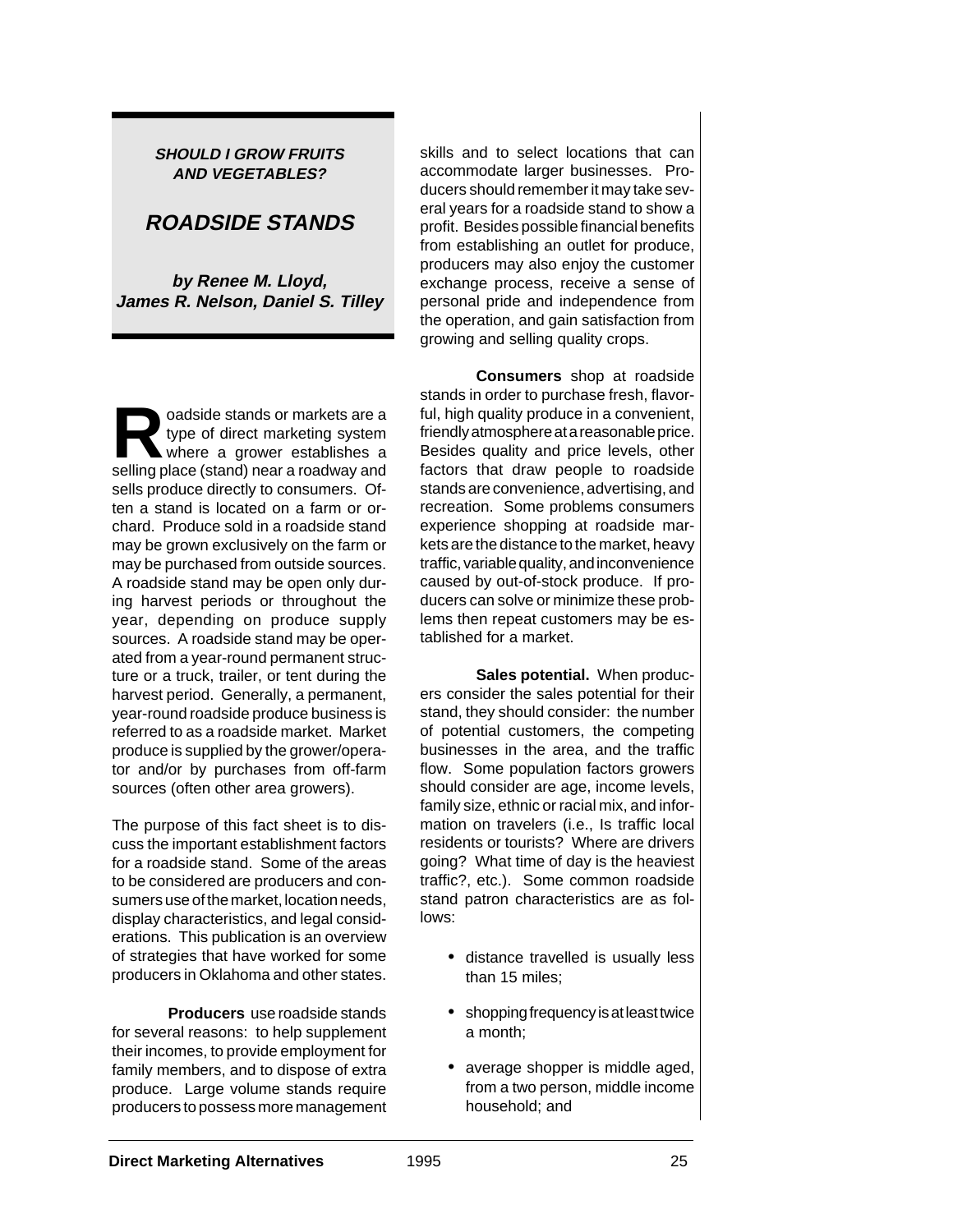• shoppers usually learn about a stand from driving by or from satisfied customers.

Producers should consider the number of similar businesses in the area and how they compare to their operations. Producers should consider the level of customer interest and whether it is great enough to support several stands. Often several markets can benefit from the competition and operate profitably in the same approximate area.

In order for several stands to operate in close proximity, there must be a traffic flow to generate sufficient income for the various stands. As long as traffic moves slowly, sales may increase as the number of cars that pass the stand increase. However, there is an inverse relationship between sales and the speed of the passing traffic.

**Hours of operation.** The business hours that a roadside stand keeps greatly depend on the operator and the amount of produce that is available for direct sale. Some roadside stands operate seven days per week for 8 to 10 hours per day, year round. However, some stands are only open Friday, Saturday, and Sunday for 5 to 8 hours from June to late October. The highest customer traffic occurs on weekends, particularly on Saturdays.

**Location.** The location of a roadside stand can greatly influence its profitability. Some variables to consider when evaluating sites are the traffic count on the road, number of people in the area, per capita income, distance from customers, distance from competitors, and produce offered. The more successful stand sites are located near customers and are easily visible from the road. If a stand is close to a city, then the average weekly sales may be higher than if the stand was in a more rural area, especially if the road is a busy, main thoroughfare to and from the city or town. However, in higher population areas, consumers will travel a shorter distance to a stand (approximately

a 15 minute boundary for travel time to the market). Roadside stands are generally more successful if the average highway speed is 47 miles per hour or less, and if they are located on a straight road where the stand may be seen from the road.

Off-road parking is essential for the safety of customers and users of the highway. A frontage road is not necessary but the stand should have a safe, easy entrance that is visible from the road. The stand should also have adjacent parking spaces. The parking lot should be a well drained grassy or graveled area. If the stand is generating a large amount of traffic, then traffic flow directions may be needed to assist in orderly parking.

**Facilities, buildings, and equipment.** The **facilities** used to house a roadside stand do not need to be elaborate but should serve operational needs. Besides the sales area for the produce, the facilities should provide protection for produce, employees, and customers. Essential facilities for the market are a sales area, parking spaces, and roadway access. Some optional facilities are a cool storage area, restrooms, playground, and a picnic area.

**Buildings** used for a market may be new or converted buildings. Buildings that can be converted to a roadside market are barns, one-room schoolhouses or sheds. The main purpose of the building is to protect the produce and customers from the weather. When building a structure, producers should consider the expected sales levels, the length of the season, and types of produce to be sold. From these factors, growers can determine the size of the building, the appropriate building design, and needed construction materials.

After evaluation of their market expectations, growers may find that in some cases no permanent roadside stand structure is needed. If the grower only has one or two items to sell, a temporary stand or a simple pole shed type facility might be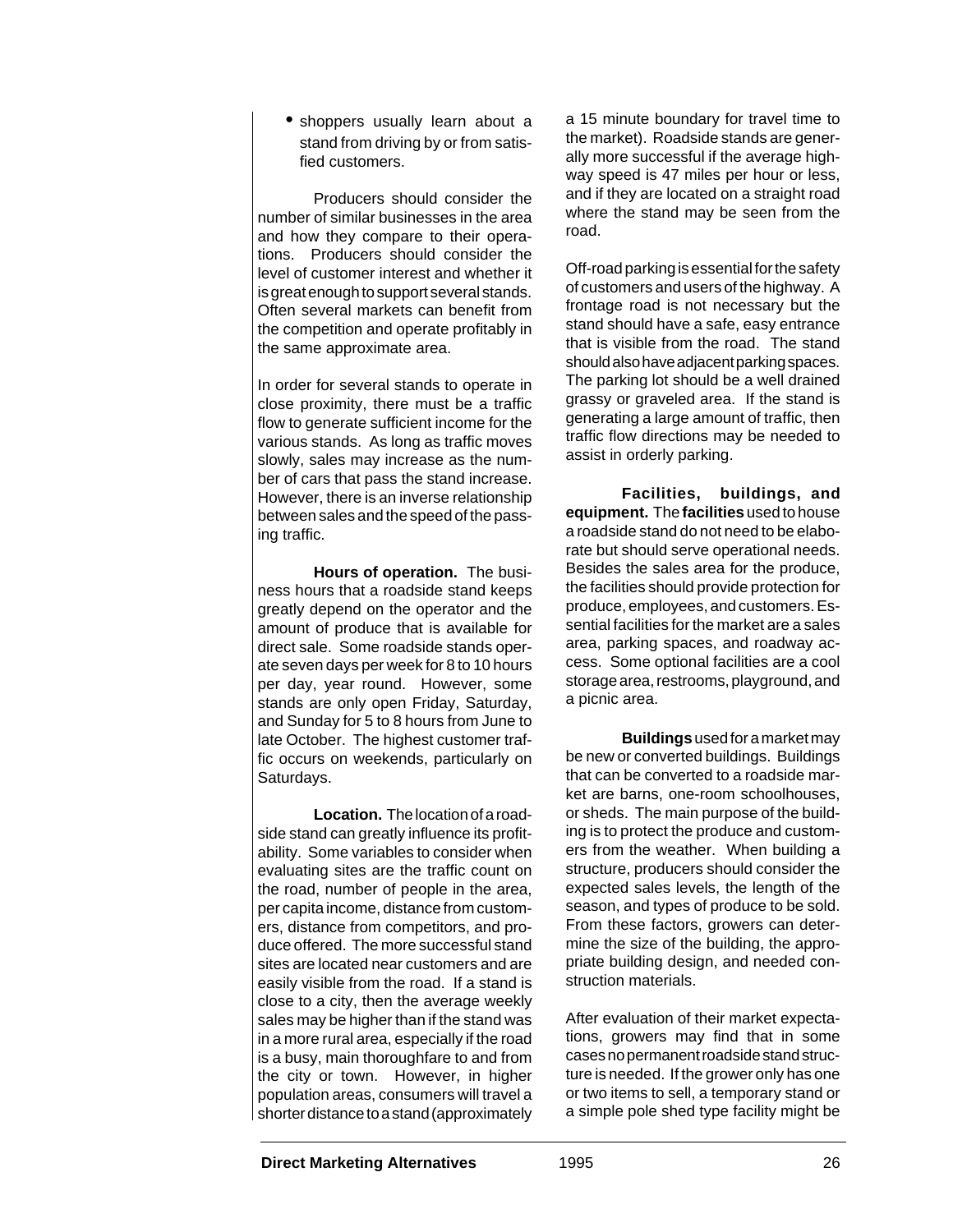quite adequate. A temporary roadside stand could simply be a canopy covering a hay rack or truck. Irrespective of the structure used, it is important to keep the rural image with a colorful creative stand.

The amount of **equipment** can vary with the type of stand. The only necessary pieces of equipment for a roadside stand are a money box or a cash register and a produce display. Other equipment that might also be included are scales, an ice machine, and accent lighting fixtures. Depending on the market type and services, some specialized equipment might be needed which includes a pallet jack, forklift, shopping carts, oven, meat slicer, cider press, juice machine, and other equipment for the market's special products.

**Source of Produce.** The source of produce depends on the grower's choice of market type. Growers may specialize in one product or sell a variety of goods. The produce may be entirely grown by the market operator, purchased from other area growers, or purchased from wholesalers. Some markets sell one, superior quality product during the harvest season. However, some growers, who specialize in a single product, do sell small volumes of other products. Multiple product stands expose consumers to more produce which can result in increased sales. Depending on the stand, the length of the growing season, and off-farm produce purchase; multiproduct roadside stands generally offer 6 to 7 products. In either type of stand, consistent, high quality produce is necessary to establish repeat sales. At roadside stands, high demand crops usually are sweet corn, tomatoes, green beans, cucumbers, onions, peppers, pumpkins (especially in October) and, in certain areas of the country, apples, peaches, pecans, potatoes, blueberries, and strawberries.

**Displays and Produce Handling.** Producers should handle and display their fruits and vegetables to generate impulse purchases and to maintain produce quality. Stands design and lay out can greatly influence display methods. Location of produce can influence the sales level of all products, since many sales are impulsive. High demand, popular produce should be placed so customers walk past other produce. Some general practices to help maintain produce quality and create attractive displays are to avoid direct sunlight and excess air movement, to keep leafy vegetables moist by spraying or displaying on a bed of ice, to keep displays full, and to display produce at an easy to reach level.

The type of display can also have an influence on the quality of the produce. Produce may be displayed in bulk or in prepackaged form. Bulk displays allow customers to choose their own items and encourage large volume sales. The problem with bulk displays is produce may become damaged with continuous customer handling, which may create mixed produce quality. Inconsistent quality or bruised produce can decrease sales volume and price. Produce may be prepackaged to maintain freshness and reduce shrink; to allow advance preparation; to efficiently handle small fruits and vegetables; to enhance appearance; to allow for quicker shopping; and to maintain neater displays. However, prepackaged produce may impair the farm image of the roadside stand and deprive customers of their selection process.

**Pricing.** Produce at roadside stands like at other direct markets (pickyour-own and farmers' markets) may be priced by weight, count, or volume with competitors' prices used as guidelines. If produce is sold by weight, then state inspected and approved scales are needed to verify the weight of produce sold. Selling by weight assures consumers and producers that they receive full dollar value for the produce. For some types of produce, such as sweet corn, the count price system is more practical and easier to control. The volume system works well for crops that lend themselves to packaging such as small fruits or items sold in large volumes (i.e., bushels).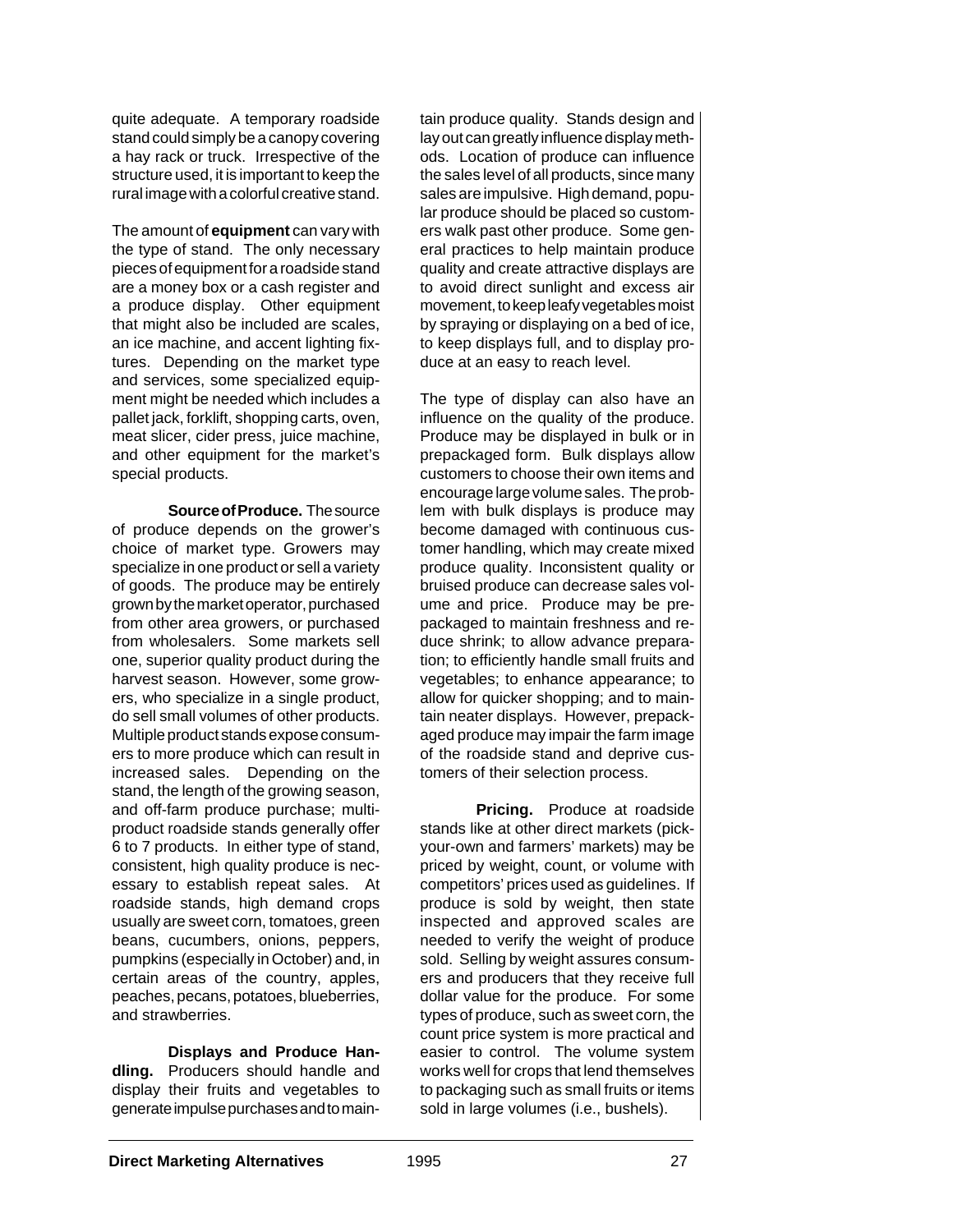Producers should use signs with the prices listed in units so customers are charged the same amount for their produce. It is a good idea to price produce with 5 and 10 cent intervals to maintain the farm image and ease of calculation.

**Advertising and promotion.** Advertisements should make customers aware of what produce is available, hours of business operation, and the location of the stand. The best form of advertising for roadside markets is wordof-mouth advertising from satisfied customers. Some other forms of advertising that can be used until the stand has a large number of satisfied customers are signs, container labels, newspapers, flyers, and radio. The stand may provide information on canning, freezing, fresh storage, processing, recipes and cooking ideas. Much of this information may be obtained through the county Cooperative Extension Service home economist.

**Signs** are the most common form of advertising used by roadside stand operators. Signs should be placed far enough from the stand that drivers have time to make the turn into the market. Usually, signs are placed at the market site and also at least one-quarter mile from the stand in either direction. The signs should be simple and easy to read with only a few words in bright colors. The farm name, distance to the market, and perhaps a picture of the produce may be the only information needed on signs. For reading ease,

letters used on signs should be 1/5 as wide as they are high. Information about sign readability is presented in Table 1.

Newspaper advertising may only be necessary when sales levels are low and more customers are needed to move produce, when the stand opens, or when new produce comes in-season. Ads can be run in the classified section or in a display format. The classified ads are generally less expensive and reach consumers who use produce for canning or freezing. Display advertisements are often used to catch customers attention and announce special events at the stand.

**Promotion** techniques for roadside stands can be individually or community based planned activities. Producers can use forms of goodwill such as friendly, courteous service, volume price discounts, or superior quality produce. Some planned community activities that can help promote a stand are tours, bulletins and leaflets, giveaways, produce or monetary donations or discount coupons passed out at community service organization activities (i.e., barbecues, ice cream socials), exhibits at craft shows and fairs, and sponsorship of community events or teams.

**Labor and personnel management.** Principal **labor** sources for most roadside stands are growers and their families. The type of additional labor needed to operate a stand is generally seasonal, sales positions. The off-farm

individuals usually hired for this work are homemakers, students, teachers, friends, relatives and retirees.

Hired individuals do not needed to be professionally trained sales people, but they should be friendly, helpful, alert, and courteous.

The manager of a stand should be able to plan, organize, direct, coordinate, and control the entire op-

(Miles Per Hour)

## **Table 1. Example distances and words read at various speeds with recommended letters heights and widths.**

**Distance Letter Width Letter Height Number of Words at Speed:** (feet) (inches) (inches) **30 40 50 60**

50 3/8 1 3/4 4 2 1 0 100 3/4 3 1/2 8 5 4 3 200 1 3/8 7 15 11 8 6 300 2 3/16 11 22 16 13 10 400 2 7/8 14 30 22 17 14 500 3 1/2 17 1/2 38 28 22 18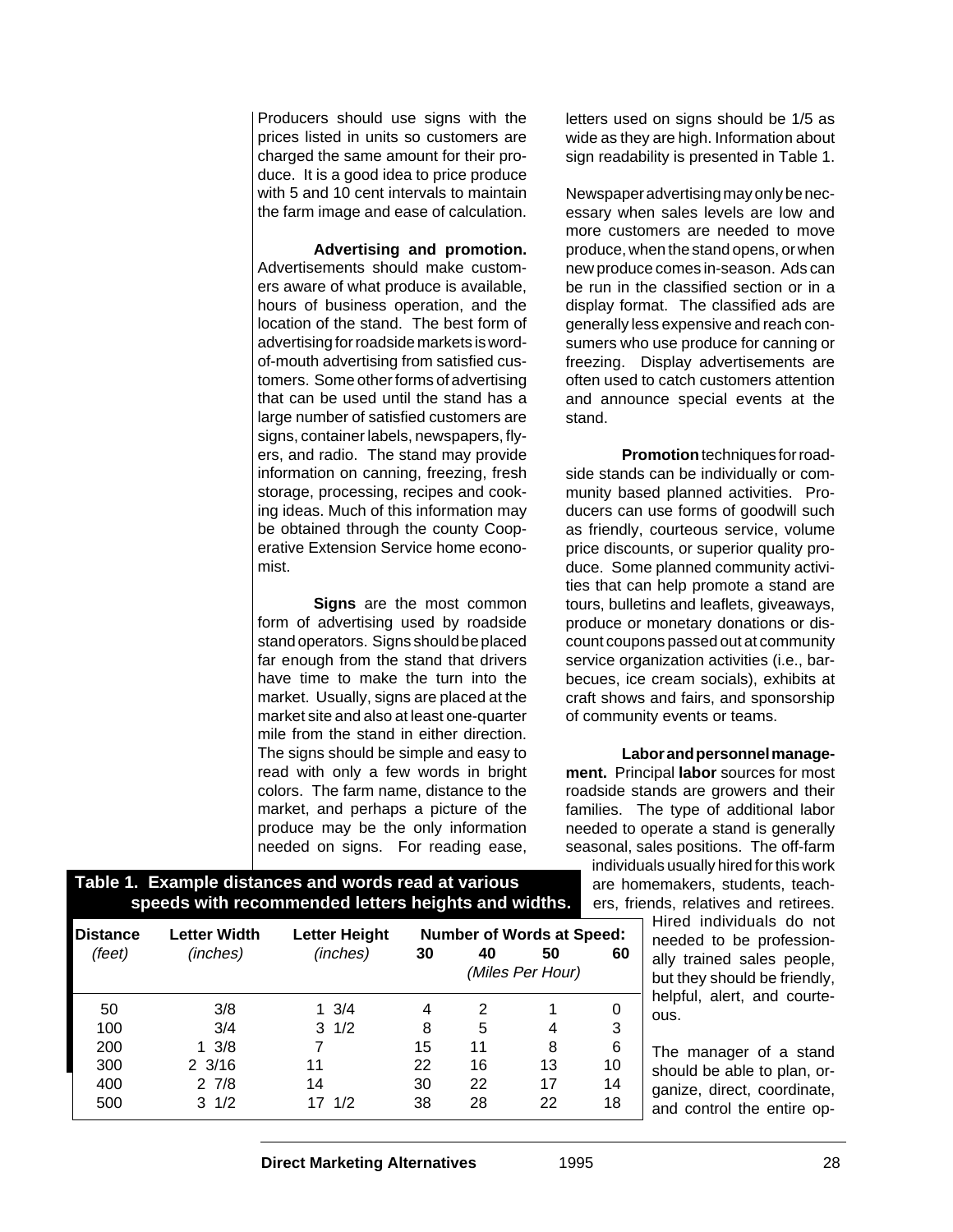eration and its employees. Managers should have some type of merchandising and customer relations skills in order to have a successful roadside stand.

A friendly, helpful atmosphere is one of the most important characteristics that a roadside stand must possess to gain repeat customers. Workers should be courteous and helpful to the customers when they first arrive at the stand. Workers should be able to distinguish the differences between the stand's various fruits and vegetables, intelligently discuss produce varieties, and be honest about produce quality.

**Legal considerations.** There are many legal regulations and restrictions with which a roadside stand operator may need to comply. At the state level, health permits, licenses, sales taxes, weight and measure requirements, sanitary requirements, and zoning and rightof-way regulations need to be checked for each individual operation. These same legal considerations should be checked at the local level. Another area that should be considered is insurance requirements that will be necessary for the stand to cover accident liability and product liability.

**Records.** Market managers need to keep daily records to explain operation practices, for financial information needed for taxes, for analyzing sales performance, and to provide a guide for changing operational practices. Some areas for which records should be kept include sales volumes, gross margins, labor and other input costs, and cash flow.

**Concluding remarks.** To help make a roadside stand successful, growers should try to follow some of these suggestions for market improvement:

- roadside signs should be placed far enough from the market to attract customers and to provide enough time for them to stop safely at the stand;
- overripe produce should not be offered for sale unless it is marked and displayed as such;
- if possible, place the stand on or near the farm or orchard to create a farm atmosphere;
- post prices clearly so all customers are treated fairly and equally;
- home grown produce generally increases sales and the percentage of repeat customers; and
- a pleasant personality with a strong emphasis on courtesy, honesty, and integrity are helpful in dealing with the public.